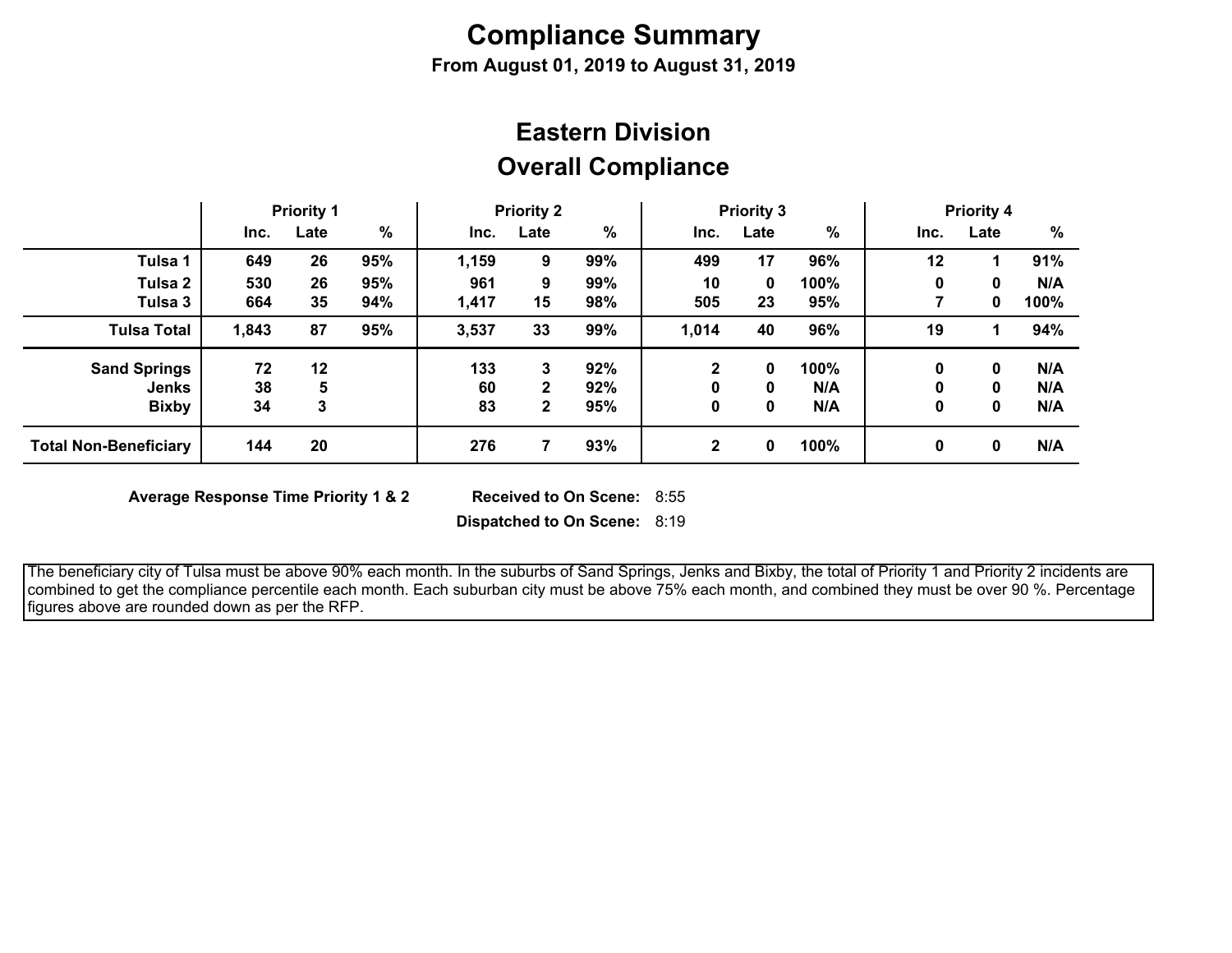# **Compliance Summary**

**From August 01, 2019 to August 31, 2019**

### **Overall Compliance Western Division**

|                               | <b>Priority 1</b> |           | <b>Priority 2</b> |       | <b>Priority 3</b> |      |      |         | <b>Priority 4</b> |              |              |      |
|-------------------------------|-------------------|-----------|-------------------|-------|-------------------|------|------|---------|-------------------|--------------|--------------|------|
|                               |                   | Inc. Late | %                 | Inc.  | Late              | %    | Inc. | Late    | $\%$              | Inc.         | Late         | %    |
| <b>Oklahoma City 1</b>        | 958               | 69        | 92%               | 1,794 | 23                | 98%  | 551  | 24      | 95%               | 17           | 1            | 94%  |
| <b>Oklahoma City 2</b>        | 1,048             | 112       | 89%               | 1,744 | 23                | 98%  | 329  | $12 \,$ | 96%               | 5            | 0            | 100% |
| <b>Edmond</b>                 | 174               | 13        | 92%               | 268   | 9                 | 96%  | 71   | 3       | 95%               | $\mathbf{2}$ | 0            | 100% |
| <b>Total OKC &amp; Edmond</b> | 2,180             | 194       | 91%               | 3,806 | 55                | 98%  | 951  | 39      | 95%               | 24           | 1            | 95%  |
| <b>Mustang</b>                | 26                | 5         |                   | 67    | $\mathbf{2}$      | 92%  | 31   | 4       | 87%               | 0            | 0            | N/A  |
| <b>The Village</b>            | 25                | 4         |                   | 63    | $\mathbf{2}$      | 93%  | 0    | 0       | N/A               | 0            | 0            | N/A  |
| <b>Nichols Hills</b>          | 5                 | 0         |                   | 9     | 0                 | 100% | 0    | 0       | N/A               | 0            | $\mathbf{0}$ | N/A  |
| <b>Total Non-Beneficiary</b>  | 56                | 9         |                   | 139   | 4                 | 93%  | 31   | 4       | 87%               | 0            | 0            | N/A  |

**Average Response Time Priority 1 & 2** 

**Dispatched to On Scene:** 8:58 Received to On Scene: 9:33

The beneficiary city of Oklahoma City must be above 90% each month. In the suburbs of Mustang, The Village, and Nichols Hills, the total of Priority 1 and Priority : incidents are combined to get the compliance percentile each month. Each suburban city must be above 75% each month, and combined they must be over 90 %. Percentage figures above are rounded down as per the RFP.